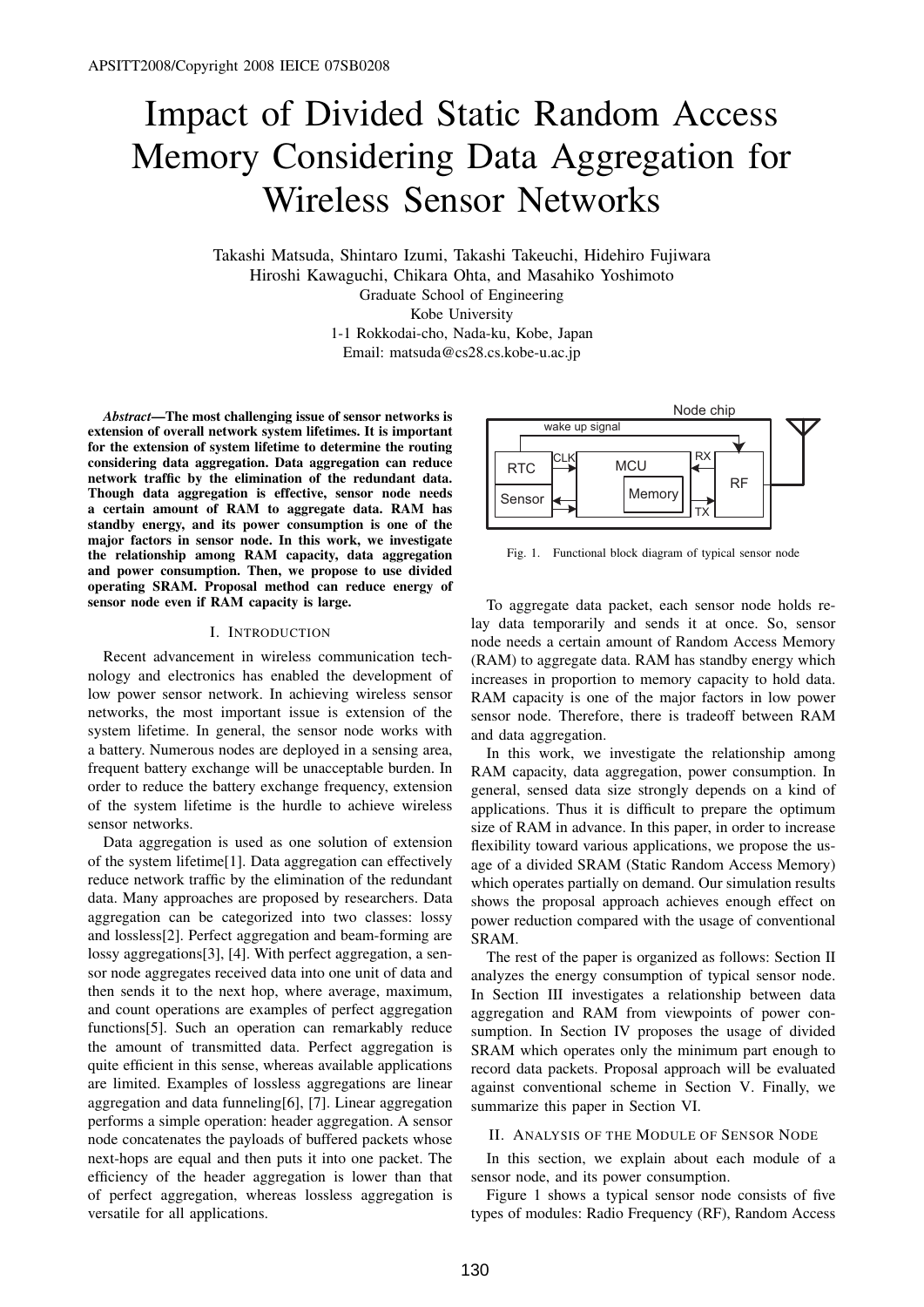## APSITT2008/Copyright 2008 IEICE 07SB0208



Fig. 2. Timing chart of I-MAC.

Memory (RAM), Micro Controller Unit (MCU), Real Time Clock (RTC), and Sensors.

First, we explain about RF module. RF is an important module to communicate via wireless. In wireless sensor networks, RF has short range and low bit rate communication for energy saving. This means that the transmission power can be reduced while the reception power can not be relatively negligible. RF consumes as much power when the sensor node does not receive any data as when it does. RF possibly operates even if the sensor node is not communicating. Such the state is called idle listening, and the power consumption of idle listening can be dominant factor in a sensor node. In order to reduce such power consumption, some types of cycled receiver MACs (Media Access Control) have been proposed, e.g., S-MAC, T-MAC, D-MAC, X-MAC, I-MAC[8], [9], [10], [11], [12]. Cycled receiver MAC can reduce power consumption of idle listening by long wakeup period. Figure 2 shows the timing chart of I-MAC, which is a kind of cycled receiver MACs. With these cycled receiver MACs, each sensor node senses carrier periodically. However, the delay increases as wake up period becomes longer. Moreover, even if duty cycle of RF is small, the power consumption will occupy most of the power consumption in sensor node with less communication frequency.

Secondly, we explain about RAM. RAM is an indispensable module to hold sensing data, received packets, and route information. In general, Static Random Access Memory (SRAM) and flash Read Only Memory (flash ROM) is used for the data logger. On the wireless sensor network where the reading and writing frequency of memory is low, the standby power of SRAM is dominant. SRAM standby power increases in proportion to memory capacity. Therefore, large capacity SRAM increases wasteful power consumption. On the other hand, flash ROM has no standby power even if it holds data. However, if flash ROM is used, it is difficult to make the sensor node a single-chip.

Thirdly, we explain about MCU. MCU has the role of the instruction of memory reading and writing, analysis and compression of received data, decision of following destination, and so on. Low power MCU is more necessary than high-performance MCU in wireless sensor networks. MCU operates at the same time when RF and the sensors operate. If MCU operates whenever RF operates, it requires a measurable amount of power. Then, the MAC controller which separate from MCU is used. In this scheme, only the MAC controller can process at preamble sampling of cycled MAC and handling the packet which is not sent for me. Moreover, some low power MCU for



Fig. 3. Perfect aggregation and header aggregation.

the sensor network is proposed.

Fourthly, we explain about RTC. RTC counts real time and wakeup or sleep timer. RTC is important module to know the time of sensing and synchronized communications on RF. Unlike other modules, RTC keeps operating, for a long time until the battery is dead since sensor node had been deployed. Therefore, it is one of the big factors to increase power consumption even though power consumption of RTC is smaller than other modules.

Finally, we explain sensor. Sensor is a module to acquire physical information around the sensor node. The power consumption of sensor strongly depends on the kind of sensor. Moreover, the kind of sensor is different according to the kind of application. Therefore, sensor is not considered in this paper.

# III. RELATIONSHIP BETWEEN DATA AGGREGATION AND RANDOM ACCESS MEMORY

The data aggregation is an effective method that the communication traffic can be reduced in wireless sensor networks. To aggregate data, it is necessary to hold some data at each sensor node. Therefore, the memory for the data storage is needed. However, as described in the preceding section, SRAM has standby power to hold data. Therefore, the trade-off exists in the capacity of memory and data aggregation.

Some methods are proposed to the data aggregation. There are two classes of data aggregation: lossy and lossless. The typical method of lossy aggregation is perfect aggregation. For applications that require such as maximum, minimum, and mean of sensor measurements over all the sensor nodes, sensor nodes receive all packets, operate, and forward one packet. Although this method is used by many proposed protocols, it is not practicable because applications are limited (Fig. 3(a)). The typical method of lossless aggregation is header aggregation. Header aggregation that is one of the linear aggregations can reduce power consumption as the maximum number of aggregation packets increases. However, if a certain number of packets is exceeded, the effect becomes small. Figure 4 shows the maximum number of aggregation packets and the sending and receiving energy. Data packet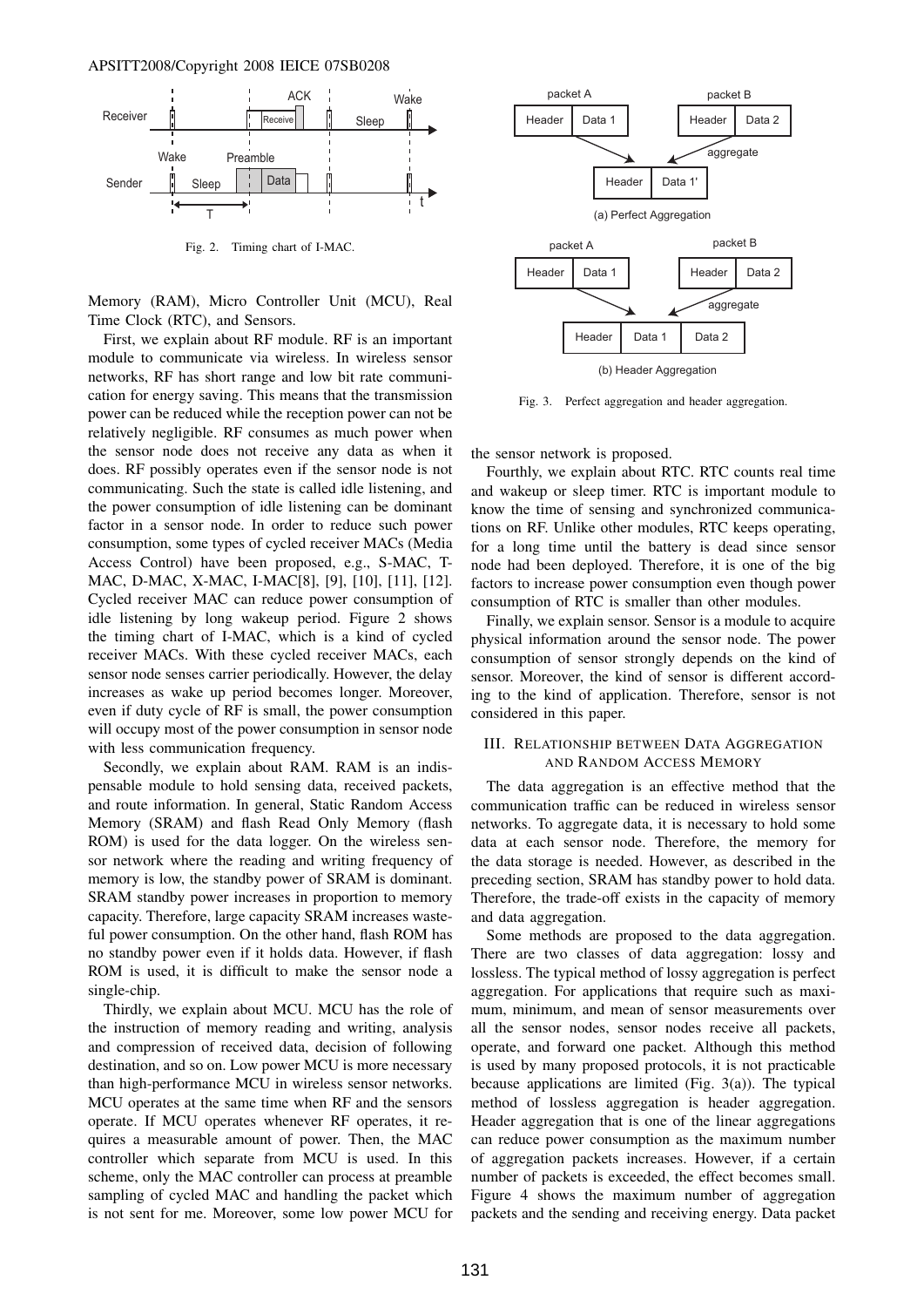# APSITT2008/Copyright 2008 IEICE 07SB0208



Fig. 4. Energy consumption which include MCU, RF (RX and TX), clock, and memory when the maximum number of aggregation packets is changed (RAM capacity = 8162 bit).



Fig. 5. Energy consumption which include MCU, RF (RX and TX), clock, and memory when RAM capacity is changed (maximum number of aggregation packets = 5).

size is 6 bytes and header size is 4 bytes. A detailed parameter is described in Section V. TX and RX energy is reduced due to reduction of traffic for data aggregation. In addition, energy of memory is reduced too. As you see, the effect become small around in exceeded five data packet. If the ratio of header and data changes, the effect of data aggregation changes. The larger the header is, the more effective header aggregation method is. However, the error happens easily to the communication with a long aggregation packet.

Figure 5 shows the energy consumption of sensor node when the capacity of SRAM is changed. When the capacity of RAM becomes large, the energy consumption of sensor node becomes larger by the RAM standby power. Though the energy of RF is reduced for data aggregation, The energy of memory is larger than it. Therefore, the best capacity of SRAM to aggregate data exists.

# IV. DIVIDED SRAM ARCHITECTURE

As described in the preceding section, suitable SRAM capacity for the data aggregation exists. However, it is difficult to prepare the best SRAM capacity. Then, we propose to use divided SRAM.

The proposal scheme divides SRAM into some partitions, and leaves only the necessary part on. Figure



Fig. 6. Divided SRAM by same partition size



Fig. 7. Divided SRAM by multiplicative partition size

6 is an image of the proposal SRAM. If the received data exceeds the one partition size, memory controller turns on the next partition. Reversely, the partition which not needs to hold data is turned off. Memory controller operates only when memory is reading or writing. So, power overhead of memory controller is quite small. Thus, power consumption can be reduced by turning on only the partition which hold data. Proposal method can also reduce power consumption by high-compression data aggregation like perfect aggregation. Because, the partition which has no data increases due to high-compression data aggregation.

A lot of partition is turned off and power consumption of most blank memory is reduced. On the other hand, power overhead of memory controller increases. Moreover, circuit design of memory controller becomes increasingly more complex. To combat this, we propose a variouslysize partition RAM (Fig. 7). If we divide *s* bit RAM to *n* multiplicative size partitions, memory controller can control partitions by  $\frac{s}{2^{n-1}}$  bit. In this paper, we did not evaluate variously-size partition RAM but same-size partition only.

## V. PERFORMANCE EVALUATION

We used QualNet simulator to evaluate our proposal scheme[15].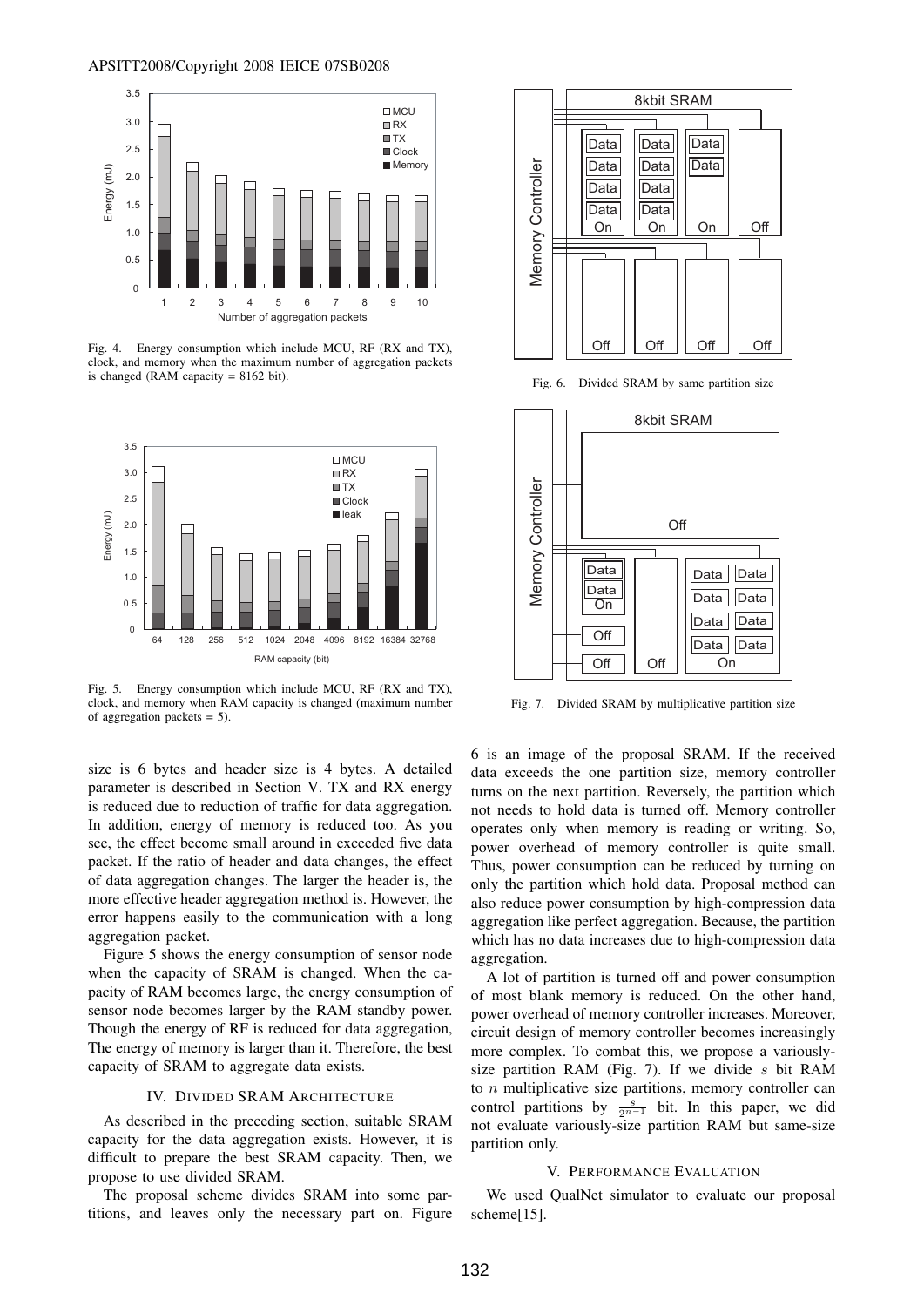

Fig. 8. Sensor network tree for data gathering application.

## *A. Simulation Condition*

Sensor nodes were deployed in a sensing area uniformly. Proposal method is adaptable to any type of application, routing, MAC, and aggregation method. In this simulation, we assume following parameters. Sensor nodes collect data to the base station in accordance with Tiny Diffusion, which is a simplified Directed Diffusion method (Fig. 8)[13][14]. In Tiny Diffusion the base station broadcasts an interest packet to the entire network. Each sensor node that is targeted for the interest packet sends sensed data to the base station. For each parameter setting, 30 trials with different random seeds were executed and the average value of them are plotted in the following graphs. We use I-MAC for MAC protocol. The transmission range is assumed to be circular with a 20 m radius. The RF parameter is refered to[16]. We assume that the transmission power is 1.9 mW and the reception power is 3.7 mW. The clock power is  $0.5 \mu W[17]$ . The Memory parameters are decided by circuit simulation. The memory write power is standby power is 1.5 nW/bit. The partition control overhead is 2  $\mu$ W/bit and partition switching time is 10 ns. The MCU power is 0.5 mW, it is refered by 8051 processor[18]. We assume that the header of each packet is 32 bit. The default packet payload is 48 bit. The control packet size is 32 bit. The ACK packet size is 32 bit. The bit rate is 20 kbps. The sample period of the I-MAC is 500 ms. The data gathering period is 600 s. We assume that header aggregation eliminates headers of two or more packets for the same destination. Signal to noise ratio (SNR) threshold is 10 dB. If SNR threshold exceeds 10 dB, it is considered that the channel interference occurred. In this case, a sender node cannot receive ACK packet from a receiver node and sender node retransmits data.

## *B. Simulation result*

Figure 9 shows energy consumption which include MCU, RF (RX and TX), clock, and memory using proposal method when RAM capacity is changed. The number of partition is eight and maximum number of aggregation packets is five. Using proposal method, best RAM capacity is 512 bit from the viewpoint of energy. However, proposal method reduce the overhead which sensor node has the large capacity compared with normal RAM (Fig. 5). For example, energy consumption of proposal scheme



Fig. 9. Energy consumption which include MCU, RF (RX and TX), clock, and memory using proposal method (number of partition = 8, maximum number of aggregation packets = 5).



Fig. 10. The data collection time using proposal method (number of partition  $= 8$ , maximum number of aggregation packets  $= 5$ ).

is 20% lower than that of conventional scheme on the condition that sensor node has 8192 bit RAM. Figure 10 shows the data collection time when RAM capacity is changed. The larger RAM capacity is, the shorter data collection time is. Proposal scheme can use large capacity of RAM with low power and low delay.

Figure 11 shows total energy consumption of sensor node when the number of partition is changed. The number of partitions exceeds eight, the effect of proposal scheme is saturated. Though it is effective to increase number of partition, the hardware design is difficult. Moreover, the overhead of the memory control increases.

Figure 12 shows the energy consumption of sensor node when maximum number of aggregation packets is changed. The effect of data aggregation using proposal scheme is saturated from five data aggregation as same as conventional scheme. The efficient of data aggregation changes depending on the ratio of header size and payload size. In this paper, we use header aggregation only. If we use high-compression data aggregation, proposal method is more effective. Figure 13 shows energy consumption when payload size is changed. Eight partition RAM of Proposal scheme is effective with any size of the payload.

## VI. CONCLUSION

In wireless sensor network, memory standby energy is dominant parameter on sensor node. Considering data aggregation, sensor node needs large capacity of memory.